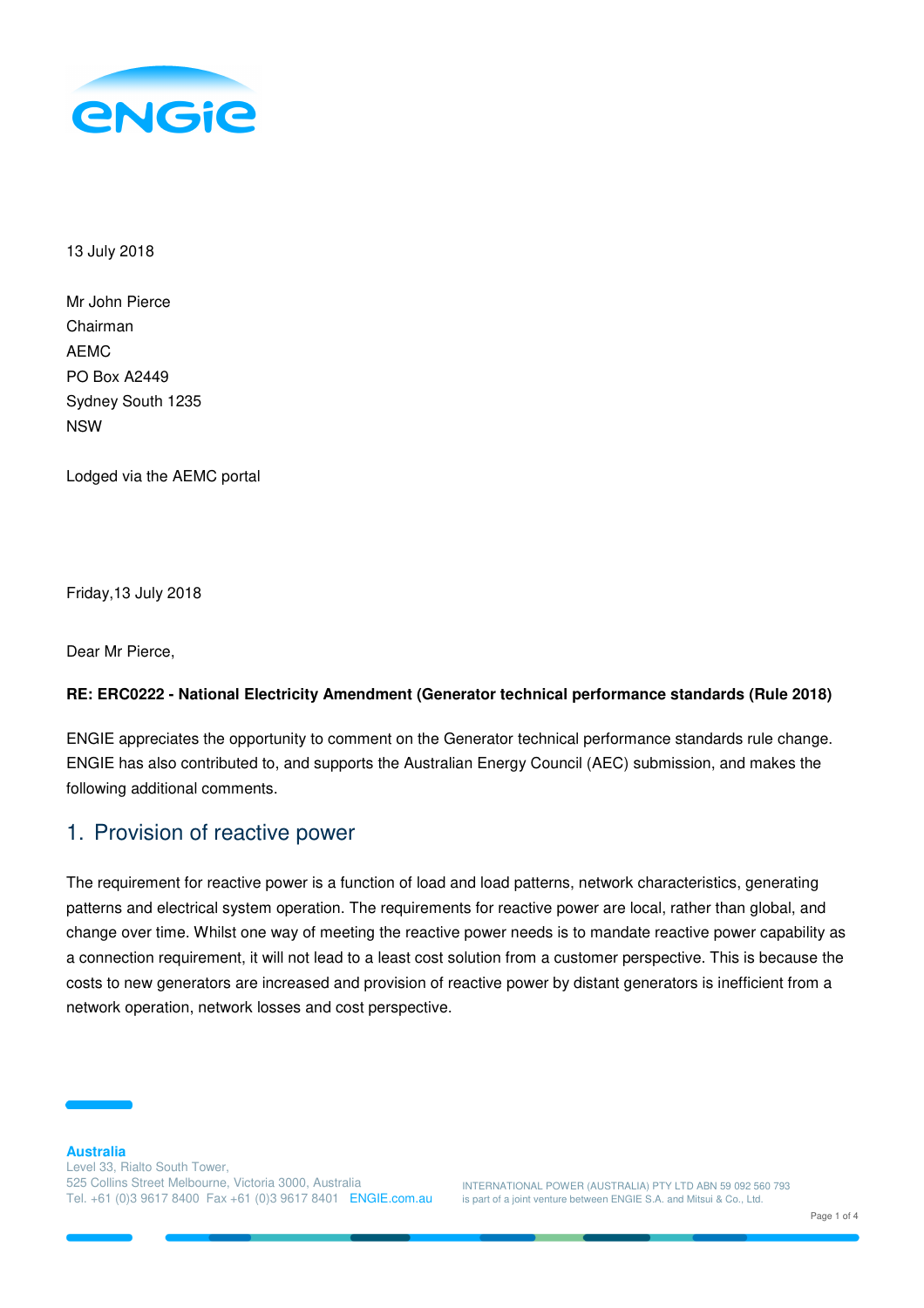It is suggested that a more economically efficient solution would be to provide locational price signals (as set by AEMO and the TNSP) and allow a response from a wider range of technologies to seek lowest cost. In seeking technology neutral solutions, it is essential that demand side response and local generation (including behind the meter generation and storage) is allowed to contribute towards a least cost solution.

If services were sourced by the TNSP/DNSP, the cost of providing such support could then be passed to consumers via transmission and distribution charges instead of trying to pass it through the electricity pool. Cost reflective network tariffs could also assist in signalling the type of service and its value at a given geographic location to customers. Network tariffs are considered far more economically efficient in recovering localised "sunk costs" (ie medium/long term) than 5 minute spot prices in the NEM which apply to the whole market.

In a related area, ENGIE is alarmed at the recent developments where TNSPs have introduced new fees for connection enquiries and increased connection application fees in excess of 200%.

# 2. Continuous fault ride through

The continuous fault ride through requirements for an automatic access standard are extremely onerous and treat synchronous and asynchronous generators differently. Asynchronous generation faces more stringent requirements and this is inconsistent with the principle of technology neutrality of the NEM design. As this issue has been raised on several occasions by many participants over an extended period of time, it is not revisited further in this submission.

These new proposed requirements will add significant cost to new generation technologies for non-credible contingent conditions.

The requirements appear to be driven by an over-reaction to extreme weather events in South Australia and a more tempered and economically efficient approach is needed. Such an approach would include network solutions, as well as network and generation operational changes ahead of extreme weather conditions.

The proposed requirements are onerous and increase costs of projects and increase risks to project developers. In an efficient market, any additional costs will flow to the customer via energy or energy services costs including renewable energy certificates.

In the recently contemplated National Energy Guarantee (NEG), it is likely that unnecessarily onerous connection requirements will also result in higher costs of allocation of all renewable generation. This is because the marginal price is expected to be set by a new entrant in a transparent market with effective information flows (ie even though there isn't a common clearing price).

# 3. Negotiation process

To effectively negotiate generator performance standards there needs to be information and knowledge symmetry between the project proponent, AEMO and the TNSP. Typically, a project proponent will have little knowledge in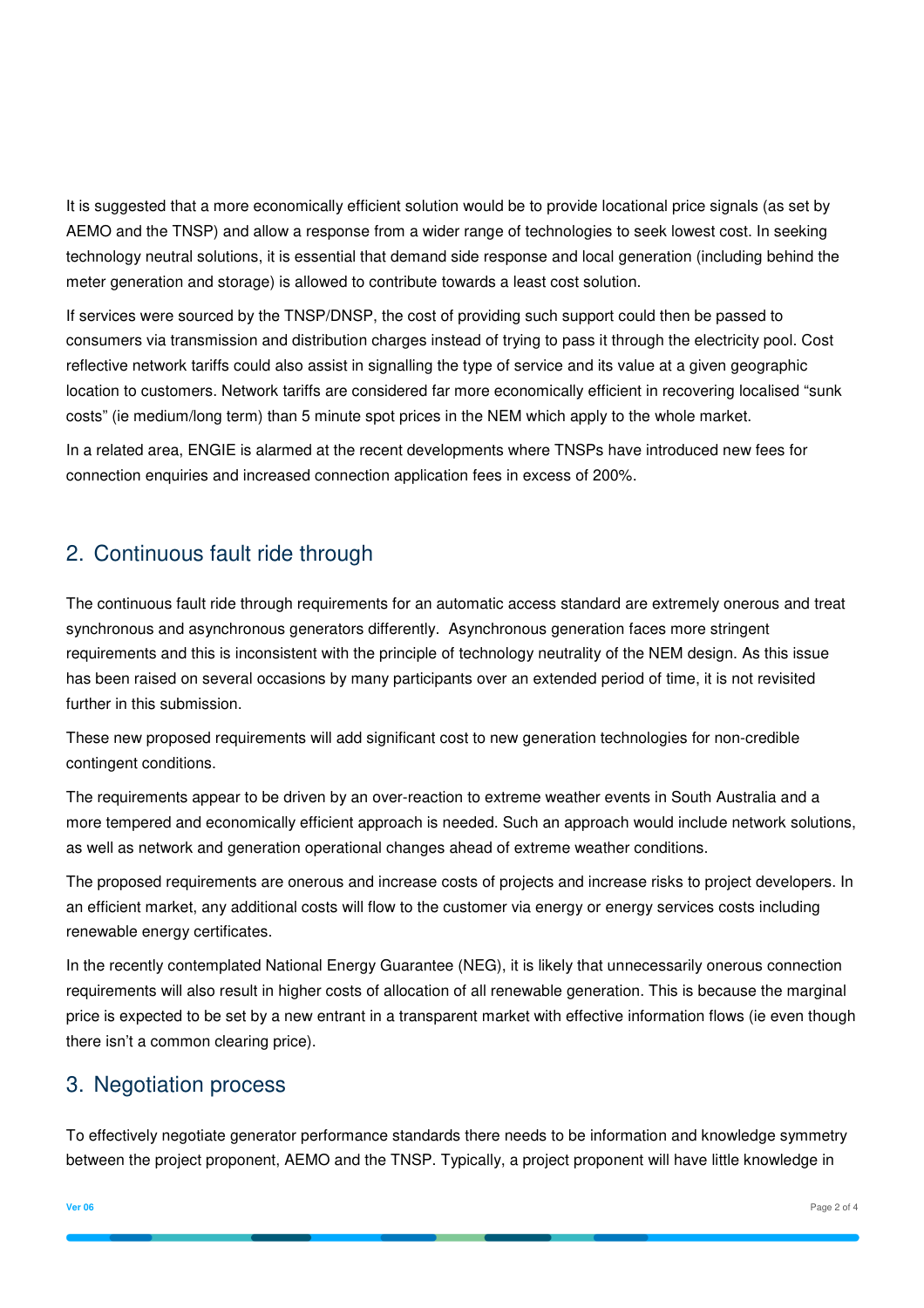this highly technical and complex area and will engage a specialist consultant to assist. The consultancy is likely to include detailed and highly specialised modelling. Such consultants are in short supply and typically the information AEMO is able to share is only a portion of what is required. Any information in relation to other connection applicants is confidential and will not be available to third parties.

Under such circumstances it is impossible for the project proponent to negotiate on an equitable basis with AEMO and the TNSP/DNSP on the most effective performance standards.

It is quite likely that a project proponent, seeking a faster and more deterministic (less painful) resolution, may simply comply with what level of services AEMO and the TNSP seeks.

In this case the resultant outcome will be well in excess of least costs and hence not in the long-term interest of consumers.

ENGIE welcomes the AEMCs' proposed new obligations for AEMO and NSP's. AEMO and TNSP/DNSP must provide the connection applicant with detailed reasons for either rejecting a proposed negotiated access standard or require connection applicants to provide additional evidence to support proposed negotiated access standards.

It is essential that AEMO and the TNSP are obliged to provide a detailed explanation and specific evidence of the adverse effects on system security to justify why the proposed negotiated access standard is being rejected.

Without such facts, the connection applicant can't meaningfully negotiate with AEMO and the TNSP and/or develop alternative solutions in conjunction with the equipment manufacturer.

It is further suggested that failure to provide detailed and evidence based reasons should be subject to code breach penalties as administered by the AER.

## 4. Potential for conflict of interest

It should also be noted that under the proposed arrangement AEMO and the TNSP, in addition to having an information asymmetry advantage, also have a potential conflict of interest.

It is therefore imperative that the AEMC sets a framework that doesn't create a conflict of interest for AEMO when meeting its system security obligations and mandated acquisition of services via the connection agreements.

## 5. Related work

There are a number of important on-going market design elements under development/review where ENGIE is also directly involved:

- Frequency control frameworks review
- Reliability frameworks review
- Reliability Panels review of the frequency operating standard
- Development of the National Energy Guarantee